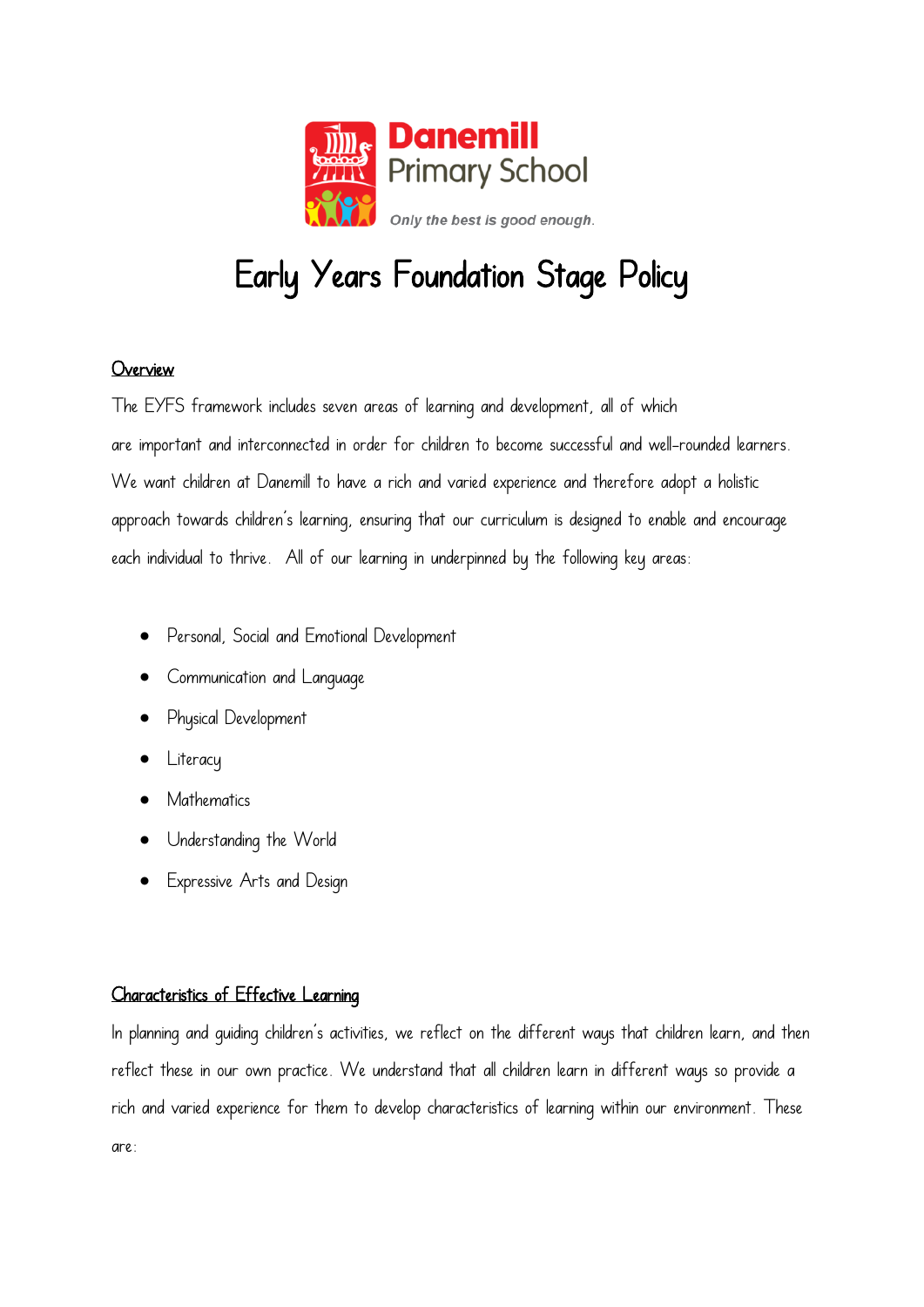- playing and exploring children investigate and experience things, and 'have a go';
- active learning children concentrate and keep on trying if they encounter difficulties, and enjoy achievements; and
- creating and thinking critically children have and develop their own ideas, make links between ideas, and develop strategies for doing things.

All of these areas are important for fostering children's curiosity and enthusiasm for learning, and for building their capacity to learn and form relationships with both peers and adults. Through a mixture of purposeful play, adult led and child-initiated activities, we are able to develop each of these areas. Children become confident and curious learners who are eager to explore new learning in a variety of contexts throughout our environment.

## Danemill's Perspective

At Danemill, our school believes that 'Only the best is good enough.' We support children in becoming motivated and resilient learners so that they take pride in their environment and what they achieve within it. In EYFS we make sure that children feel supported and nurtured in order to grow throughout their time at school. We provide a broad and balanced curriculum so that each child can develop personally, socially, emotionally, physically, creatively and intellectually to reach their full potential.

We believe is creating inquisitive learners and encourage children to understand and explore different topics by basing our learning around key questions each term. Through a wide range of learning opportunities and discussions, children will investigate questions such as "What makes us special?" and "Why is water important to us and our world?" We explore these ideas within a local, national and global context, encouraging children to think outside of their immediate environment and expand their understanding of the world we live in.